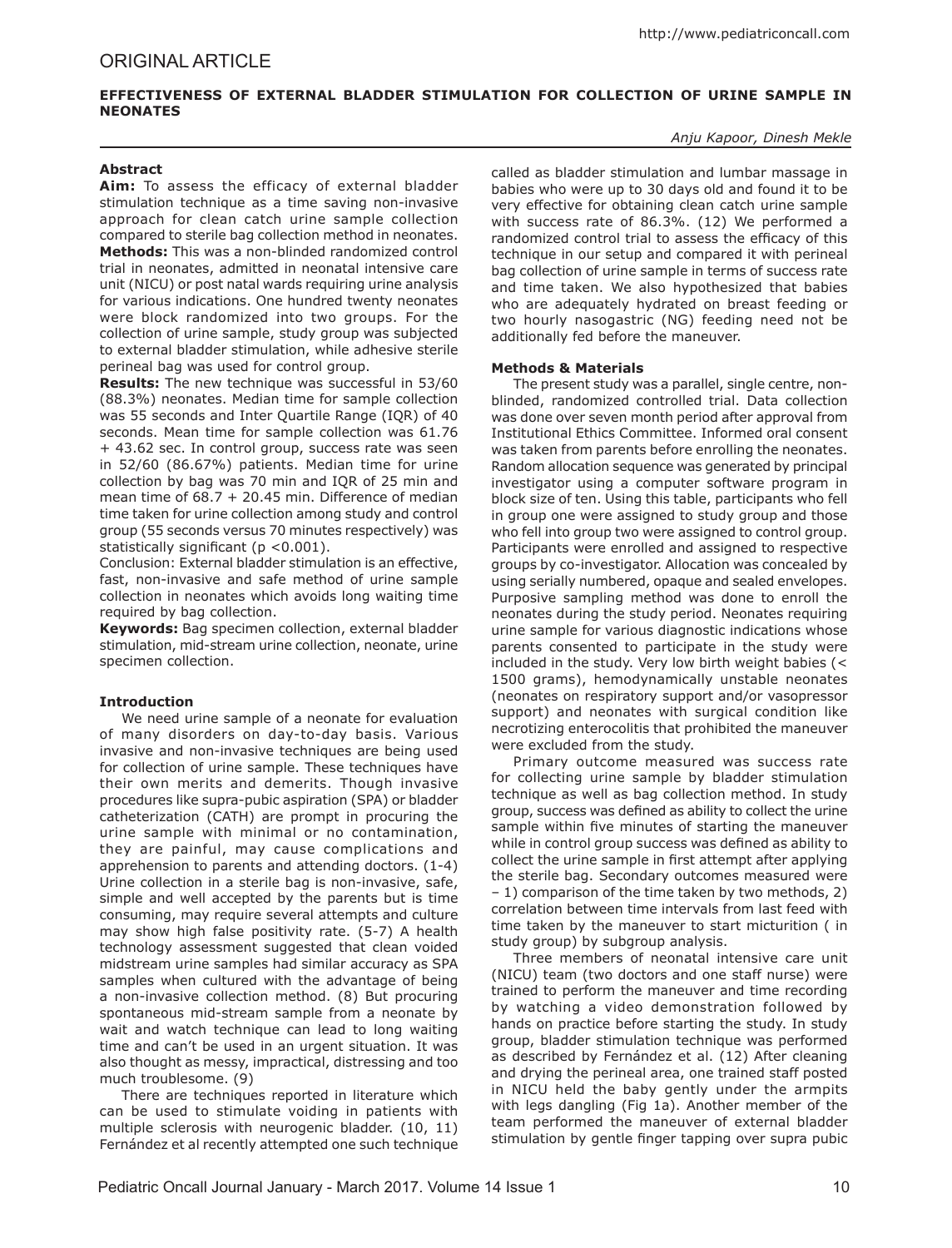**Fig 1a: Holding the baby under the armpit, Fig 1b: Gentle tapping over suprapubic area, Fig 1c: Circular massage over lumbar paravertebral area**

area (Fig 1b) for 30 seconds at the rate of 100 taps per minute followed by circular massage over lumbar paravertebral area (Fig 1c) for 30 seconds. This cycle of 60 seconds was repeated till baby started micturating and mid-stream clean catch urine sample was collected in a sterile container. Time taken from start of maneuver to start of micturition was noted. It was planned to abort the procedure if neonate failed to pass urine by the end of fifth cycle. Time of last feeding was noted from monitoring charts of the babies.

In control group, sterile adhesive bag was applied over perineum after cleaning and drying the area and time was recorded. Subsequently, baby was observed for passing urine in the bag either by mother (mothers are allowed to enter in our NICU for feeding and Kangaroo Mother Care) or staff nurse who had a continuous watch on the baby and the time was recorded again. In case of spillage, another bag was applied for collection of next voided sample.

**Statistical analysis:** Data was analyzed using Statistical Package for Social Sciences (SPSS; version 19, IBM Corp, NY, USA). Comparability of baseline data in two groups was assessed. Time taken by both the methods to collect urine sample was documented in terms of median and Inter Quartile Range (IQR). Difference in time taken for urine sample collection between two groups was analyzed by Mann Whitney U Test. Correlation between time gap from last feed and time taken by external bladder stimulation technique to void urine was analyzed by Pearson's correlation coefficient test. We assumed significance at 5% level (p<0.05).

During the study period, 138 neonates were found eligible for the study. Fifteen neonates were excluded

**Results**

as per exclusion criteria and in three patients we could not get parental consent. Remaining 120 neonates were randomized and assigned to study and control groups (60 in each group). After randomization, study and control group were found to be comparable for various demographic parameters like weight, age in days and gender (Table 1). As primary outcome, bladder stimulation technique was successful in 53/60 (88.3%) participants within 5 minutes. Median time for urine sample collection was 55 seconds and IQR of 40 seconds (25th percentile: 35 sec, 75th percentile: 75 sec with minimum of eight sec and maximum of 230 sec). Mean time for sample collection was 61.76  $\pm$  43.62 sec. No major side effect was noted except consolable cry in all babies. In control group, success rate was seen in 52/60 (86.67%) patients with spillage from first bag application in eight babies. Median time for urine collection was 70 minutes and IQR of 25 minutes (25th percentile: 55 minutes, 75th percentile: 80 minutes with minimum of 30 minutes and maximum of 115 minutes). Mean time for sample collection with bag was 68.7  $\pm$  20.45 min. Time taken by two methods were found to be statistically significant ( $p < 0.001$ ) in favor of bladder stimulation technique. In study group, subgroup analysis was done on 36 neonates who were on exclusive breast feeding or two hourly nasogastric feeding. We did not find any correlation between the time gap from last feeding with time taken by maneuver to start micturition (r value -0.10, p value 0.57).

### **Discussion**

Urinary bladder is controlled by spinal cord reflex with its nerve root level at S2-S4. This spinal cord reflex is under the influence of cortical feedback

|  |  | Table 1. Comparability of baseline characters in two randomization groups |  |
|--|--|---------------------------------------------------------------------------|--|
|  |  |                                                                           |  |
|  |  |                                                                           |  |

|                             | Study group $(N=60)$ | Control group $(N=60)$ | P value |
|-----------------------------|----------------------|------------------------|---------|
| Weight in grams (mean + SD) | $2430 + 496.18$      | $2170 + 698.36$        | 0.09    |
| Age in days (mean $\pm$ SD) | $4.87 + 3.15$        | $8.19 + 5.37$          | 0.10    |
| Male $(\% )$                | 60%                  | 64%                    | 0.68    |